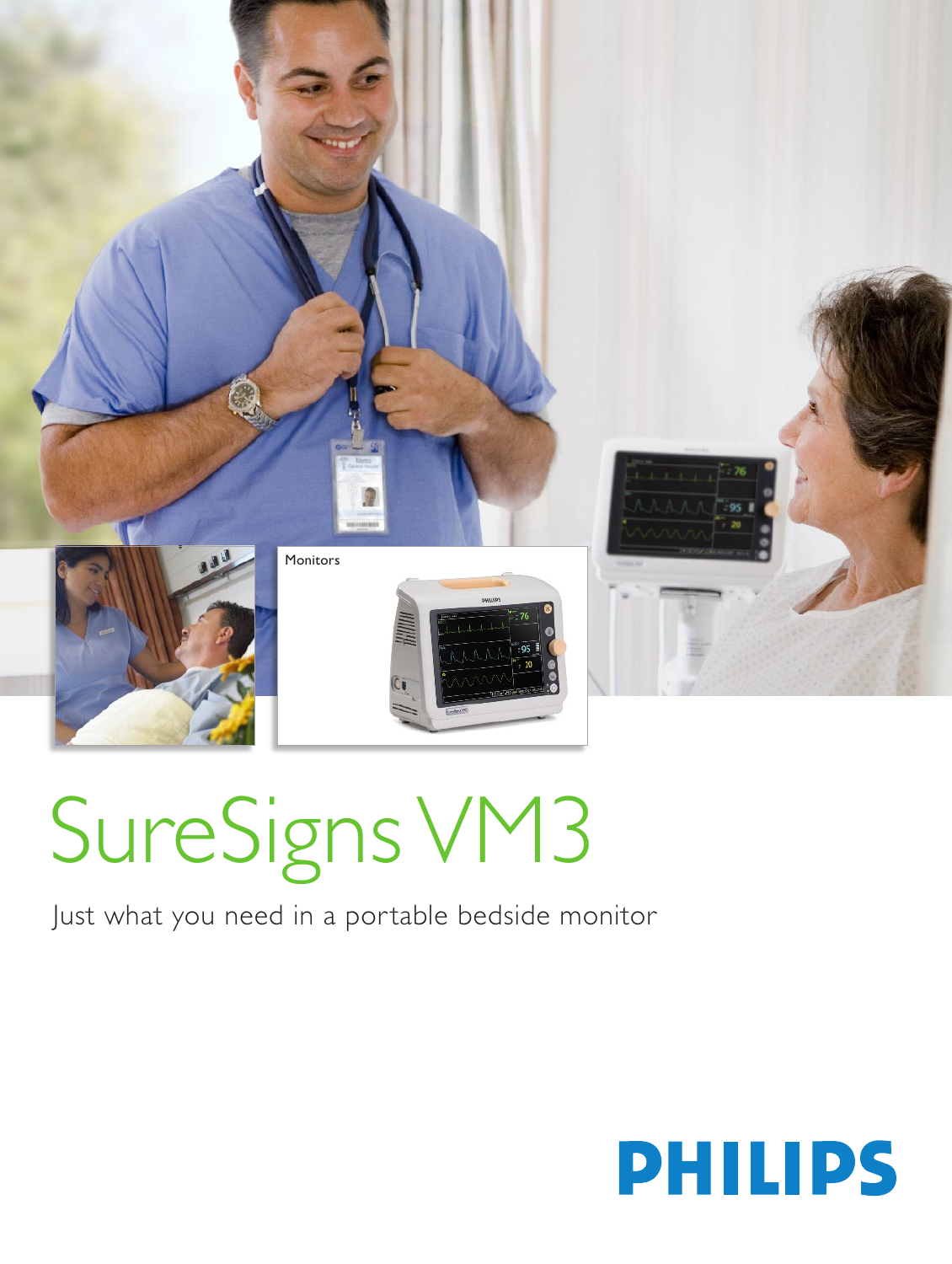# SureSigns VM3. Vital

You are doing more than ever before. Pressures on your time and attention are increasing. Trust Philips to give you exactly what you need to help care for your patients. The SureSigns VM3, with ECG, respiration, and pulse oximetry is an easy-to-use, compact monitor.

Every Philips SureSigns monitor blends vital measurement and monitoring capabilities with convenience and reliability. Basic patient monitoring and better patient care — have never been more clear.

## **Easy to learn and easy to love**

The VM3, like all SureSigns monitors, is easy to set up, easy to learn, easy to use, easy to support, and, above all, easy to love. Intuitive navigation puts your most commonly used features at your fingertips. The crisp color display is bright and easy to read, even in low-light situations. SureSigns VM3 is lightweight, yet durable, with a comfortable handle for easy mobility, and a battery life of 4 hours.

## **Connect to the SureSigns VSV: the simplest way to be everywhere at once**

Having a clear picture of each patient's status, at a single glance, can help relieve stress on care teams. The Philips SureSigns Vital Signs Viewer is an affordable, dependable, and simple way to add the benefits of central viewing and alarming without the complexity or expense of a traditional PC-based central station. Connect up to 12 SureSigns VM monitors at a time. It's one more way Philips is making it easier to free yourself to do exactly what you need to do to care for your patients.

## **All the support you need**

Because the SureSigns VM3 is from Philips, it's backed by high-quality technology and support that makes patient care easier. Software upgrades, via the USB port, are remarkably quick and easy. The sleek modular design simplifies set up and repair. And all Philips monitors come with a warranty for your peace of mind.



The SureSigns VSV allows you to check the status of up to 12 patients at a glance.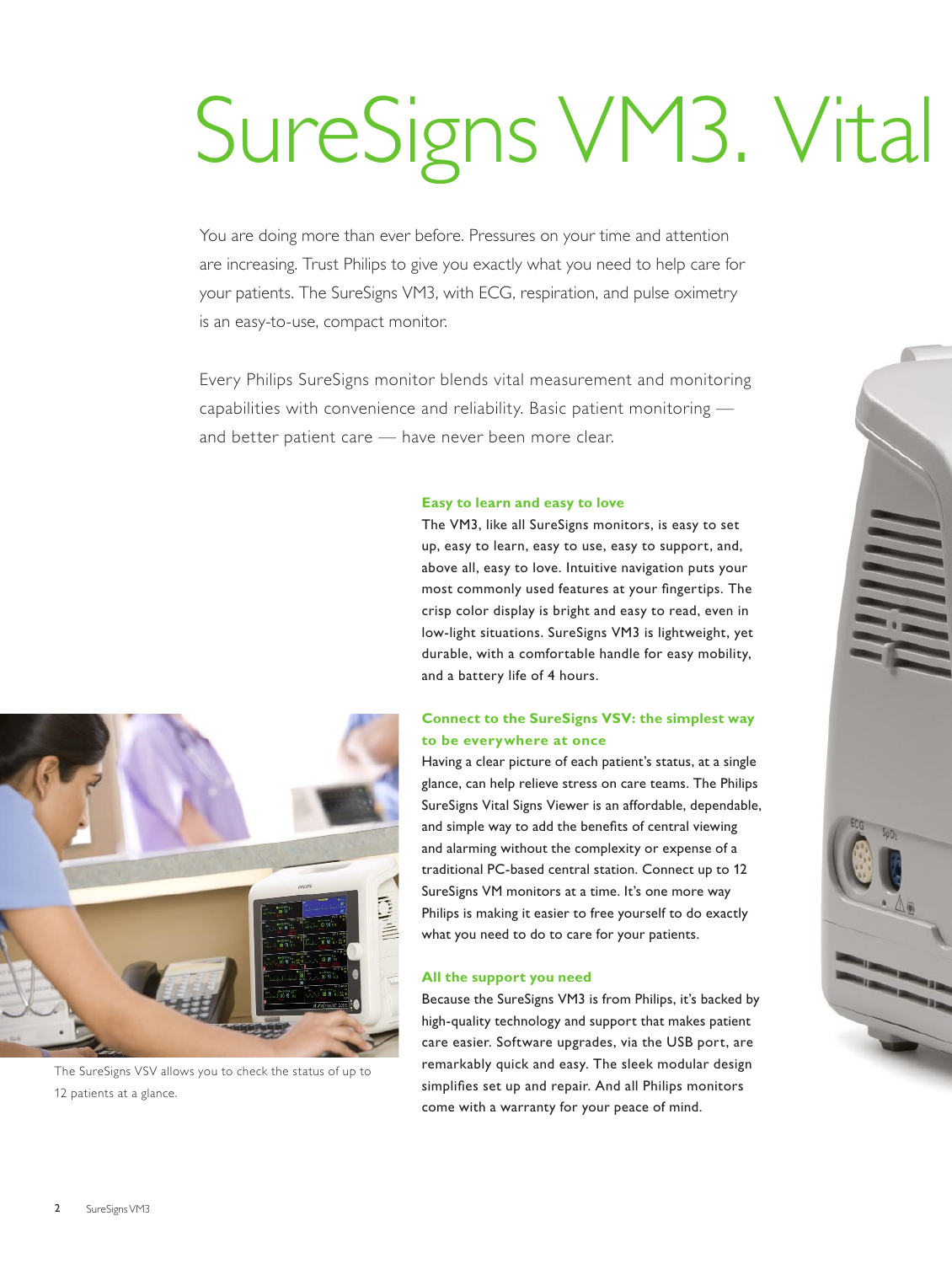## to your day.



detection, including a "leads off" indicator.

compatible with a wide variety of adult, pediatric, and neonatal sensors from Philips, Nellcor<sup>\*</sup>, and Masimo<sup>\*</sup> .

\* Adapter cable required.